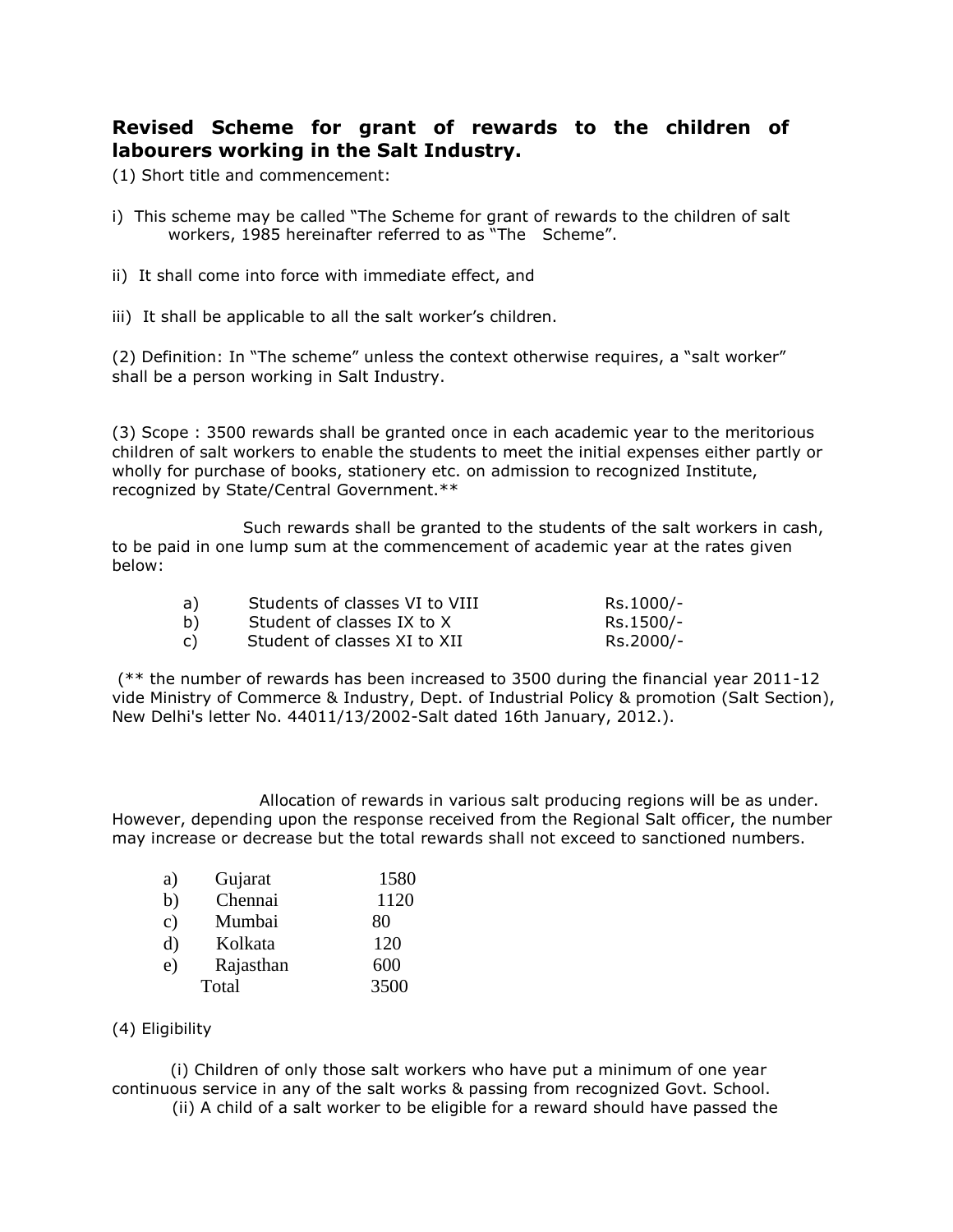examination in first attempt.

### (5)Applications:

 A child of a salt worker who desires to avail himself/herself of a reward, shall apply in the prescribed form (Annexure) to the Salt Commissioner, Jaipur through his/her employer, latest by the  $31<sup>st</sup>$  day of July of the academic year in which the child has passed the Primary/Middle/Secondary/Higher Secondary School Certificate examination. The application shall be forwarded to the Salt Commissioner, Jaipur, through the Regional Officer of the Region in which the salt works concerned falls.

 The Regional officer shall process all such applications and submit them to the Salt Commissioner, Jaipur with his recommendations, latest by the 20<sup>th</sup> August, of the academic year.

 Such applications shall be accompanied by a certificate from the employer of the salt worker specifying the date from which the salt worker has been in continuous service in the salt work. Such Applications shall also be accompanied by a certificate that the child has passed Primary/Middle/ Secondary/Higher Secondary School Certificate examination in first attempt and certified copy of the mark sheet showing the marks obtained by the child of the salt worker at the said examination duly issued by the concerned Board.

(6)Scrutiny of Applications:

 All applications received by the Regional Officer shall be properly scrutinized by him and the Regional officer shall submit them to the Salt Commissioner with suitable recommendations for grant of rewards. For such a scrutiny and recommendation, the Regional Officer shall be guided strictly by merit as indicated by the percentage of marks obtained by the applicant in Primary/Middle/Higher Secondary/School Certificate examination in that academic year.

 Preference will be given, other things being equal to the SC/ST/BC/Backward area applicants if applicants are both from either of these categories and general category.

### (7) Selection :

 On receipt of an application, with recommendations of the Regional Officer, the Salt Commissioner shall scrutinize all the applications and decide the case in which rewards shall be granted. The Salt Commissioner will be guided by the merit of applications and the recommendations of the Regional Officer in each case. The Salt Commissioner's decision in the matter of grant of rewards shall be final and no correspondence or appeal shall lie against his decision to give reward.

(8) Modification or termination of the Scheme: The scheme can be modified or revoked at any time by Government without assigning any reasons.

(9)The proforma for Application for grant of rewards is as under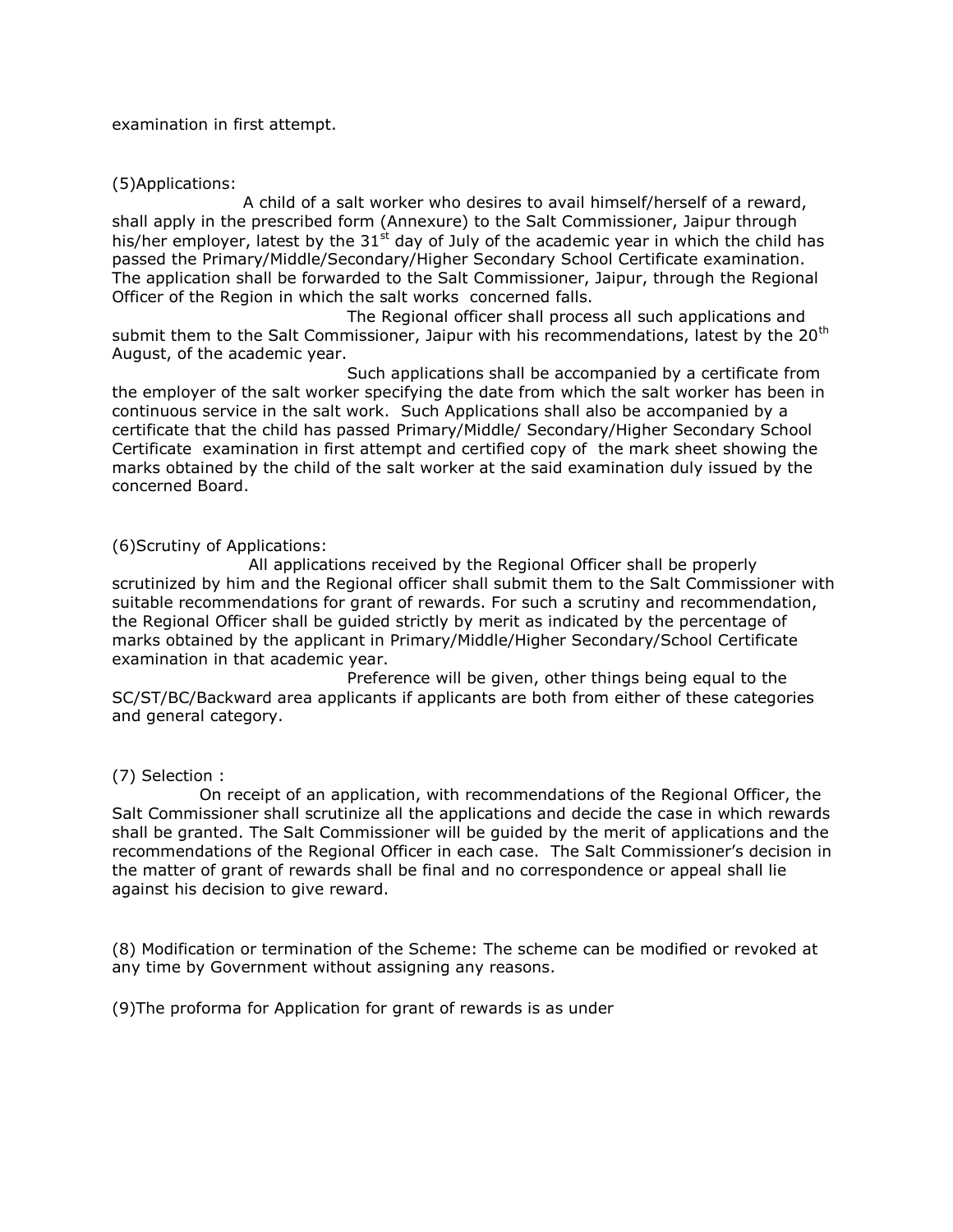## OFFICE OF THE DEPUTY/ASSISTANT SALT COMMISSIONER REGION\_\_\_\_\_\_\_\_\_\_\_\_\_\_\_\_\_\_\_\_(CITY).

नमक कामगारों के बच्चो को पारितोषिक देने से सम्बन्धित योजना के अधीन पारितोषिक देने के लिए आवेदन पत्र (केवल प्रथम प्रयास में परीक्ष $\pm$  (सत्र \_\_\_\_ ) उत्तीर्ण करने वाले विधार्थी के षिए )

Application for grant of rewards under the Scheme of Rewards to the Children of Salt workers (Students passing the examination in the first attempt( Session\_\_\_\_\_\_\_\_\_) should only apply)

1 आवेदक का नाम :

Name of the Student

2 षपता का नाम :

Father's/Mother's Name

3.. घर का पता व षपन कोड :

Home address with Pin Code

- 4 (क) जिस तारीख से पिता नमक कामगार के रूप में निरन्तर नियुक्त है:\_\_ Date since when the Father/mother is employed as salt worker
- 4 (ख) नमक संकर्म का नाम जहा वह कार्यरत है:\_\_\_ Name of the Salt Works where working

| $5.3001$ $1.301$ $1.401$ $1.443$ $1.401$ $1.401$ $1.401$ $1.401$ $1.401$ $1.401$ $1.401$ |                   |               |          |                         |                |
|------------------------------------------------------------------------------------------|-------------------|---------------|----------|-------------------------|----------------|
| कक्ष⊥                                                                                    | विधालय – बोर्ड का | उत्तीर्ण करने | विषय     | प्राप्तांक का प्रतिशत   | क्या प्रथम     |
| <b>Class</b>                                                                             | नाम               | का वर्ष       | Subjects | % of                    | प्रयास में     |
|                                                                                          | School/Board      | Year of       |          | marks/grade<br>obtained | उत्तीर्ण की है |
|                                                                                          |                   | Passing       |          | (an attested            | Whether        |
|                                                                                          |                   |               |          | copy of the             | passed in the  |
|                                                                                          |                   |               |          | marks to be             | first attempt  |
|                                                                                          |                   |               |          | enclosed                |                |
|                                                                                          |                   |               |          |                         |                |
|                                                                                          |                   |               |          |                         |                |
|                                                                                          |                   |               |          |                         |                |
|                                                                                          |                   |               |          |                         |                |
|                                                                                          |                   |               |          |                         |                |
|                                                                                          |                   |               |          |                         |                |
|                                                                                          |                   |               |          |                         |                |
|                                                                                          |                   |               |          |                         |                |
|                                                                                          |                   |               |          |                         |                |
|                                                                                          |                   |               |          |                         |                |

5. उत्तीर्ण परीक्षi का षववरर् /Details of Examination passed.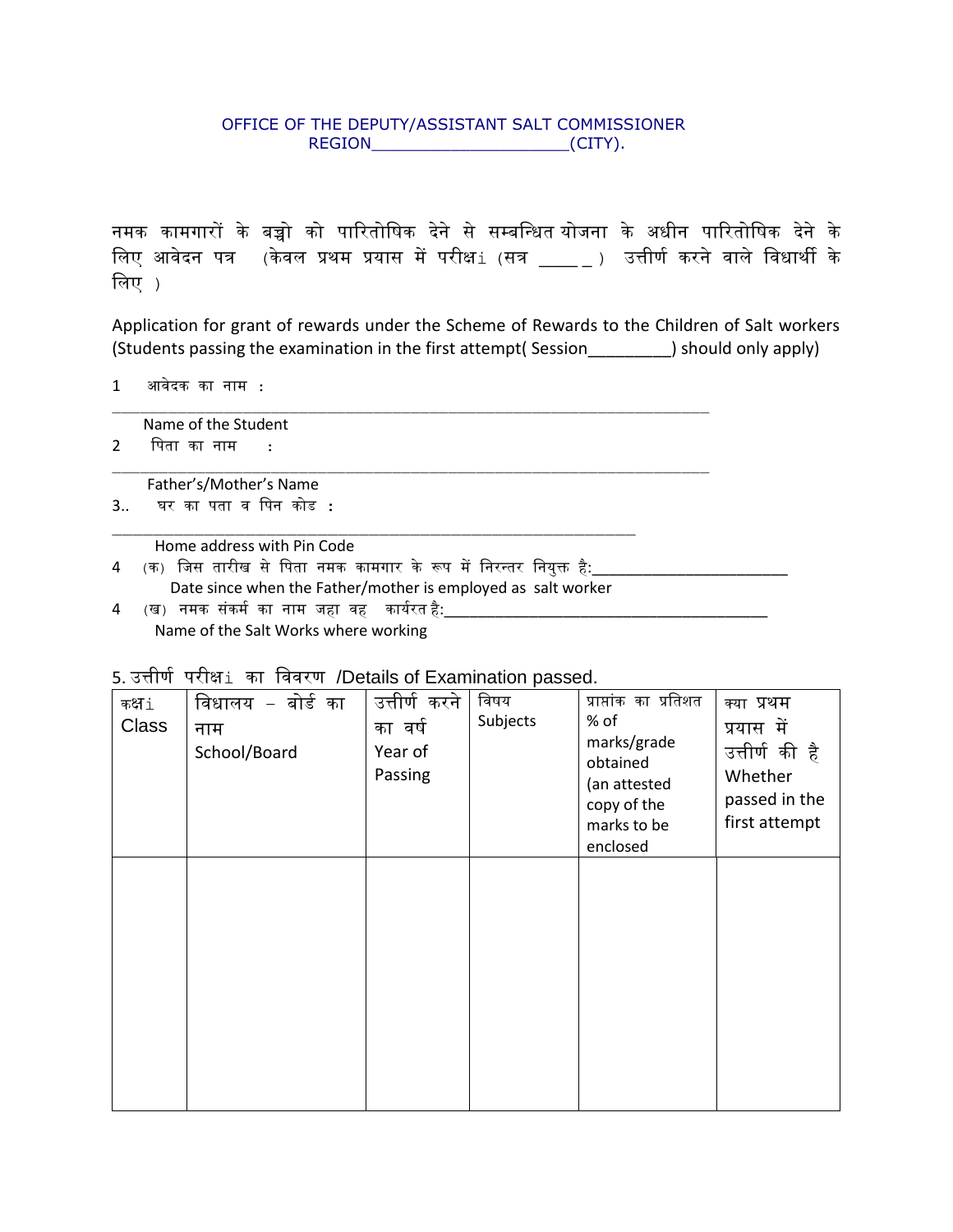6 क्या अभ्यथी के ककसी भाई / बषहन ने इस योजना के अिीन पुरस्कार के षिए आवेदन ककया है तो उसका नाम बताये

Whether any brother/sister of the candidate has also applied for reward under this scheme. If so, his/her name to be indicated.

हस्ताक्षर

प्रिानाध्यापक मय मोहर

Signature of the Head master with Seal

7 क्या अभ्यर्थी अनुसूचित जाति / अनुसूचित जनजाति/  $\mathsf{OBC}/\mathsf{SBC}/\mathsf{C}$  का है \_\_\_\_\_\_\_\_\_ Whether he belongs to SC/St/OBC. (Please enclose Certificate) 8 अभ्यर्थी की जन्म तिथि :-

 Date of birth of applicant. 9 अभ्यर्थी का लिंग (पुरुष / महिला ) :-

 Gender of applicant (Male/Woman) 10 अभ्यथी के बैंक खाता संख्या :-

 Bank A/c. of the applicant 11 अभ्यथी के बैंक का नाम :-

 Name of applicant's Bank  $12$  अभ्यर्थी के बैंक की ब्रांच :-

 Name of the Applicant's Branch 13अभ्यथी के बैंक के IFSC/ RTGS Code :-

 Applicant's Bank IFSC/RTGS Code 14 अभ्यथी का आिार संख्या :-

|    | Applicant's Aadhar no. |    |        |         |
|----|------------------------|----|--------|---------|
| 15 | अभ्यर्थी               | का | मोबाइल | सख्या : |
|    |                        |    |        |         |

Applicant's Mobile no.

अभ्यथी के षपता / सरंक्षक का पता Name of Applicant's father/Guardian:-

\_\_\_\_\_\_\_\_\_\_\_\_\_\_\_\_\_\_\_\_\_\_\_\_\_\_\_\_\_\_\_\_\_\_\_\_\_\_\_\_\_\_\_\_\_\_\_\_\_\_\_

\_\_\_\_\_\_\_\_\_\_\_\_\_\_\_\_\_\_\_\_\_\_\_\_\_\_\_\_\_\_\_\_\_\_\_\_\_\_\_\_\_\_\_\_\_\_\_\_\_\_\_\_\_\_\_\_

नाम/Name :-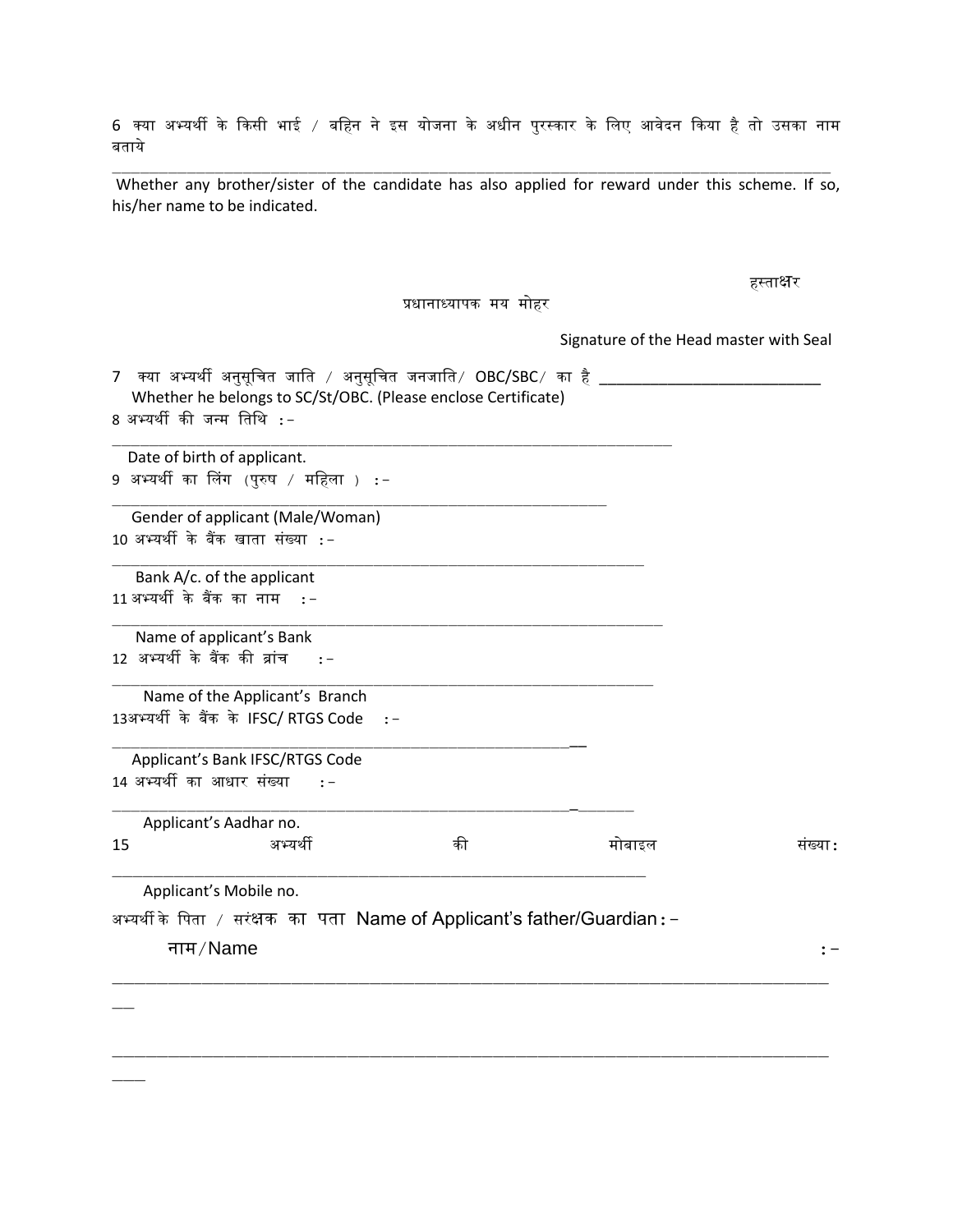| गांव/Village                                                                                                                                             | तहसील/Tehsil                                                                       |
|----------------------------------------------------------------------------------------------------------------------------------------------------------|------------------------------------------------------------------------------------|
| जिला/District <u>__________</u>                                                                                                                          |                                                                                    |
| पिन कोड/Pin Code : <i>–</i>                                                                                                                              | मोबाइल संख्या/Mobile                                                               |
| $no. :=$                                                                                                                                                 |                                                                                    |
| <u>प्रमाणित किया जाता है की ऊपर दी गयी सूचना हमारी सर्वोत्तम जानकारी और विश्वास के</u>                                                                   |                                                                                    |
| अनुसार सही है<br>Certified that the information given above is true to the best of our knowledge and belief<br>सलंग्न प्रमाणित फोटो-प्रतियाँ             |                                                                                    |
| 1 उत्तीर्ण परीक्ष⊥ की अंकतालिका                                                                                                                          | अभ्यर्थी के हस्ताक्ष <b>र</b>                                                      |
| Mark sheet of Passed examination                                                                                                                         | Signature of the candidate                                                         |
| 2  आधार  कार्ड./Aadhar Card                                                                                                                              |                                                                                    |
| 3  बैंक  पास  बुक/Bank Pass Book                                                                                                                         |                                                                                    |
| 4 जाति प्रमाणपत्र Caste Certificate                                                                                                                      | अभ्यर्थी के पिता / सरंक्षक                                                         |
| हस्ताक्षर                                                                                                                                                | Signature of the father/mother /guardian                                           |
| आवेदक के माता –पिता के नियोक्ता का प्रमाणपत्र<br>Certificate of the employer of the parents of the applicant<br>प्रमाणित किया जाता है की श्री / श्री मति |                                                                                    |
| जिसका नाम ऊपर क्र. संख्या  2 में दिखाया गया है _______________________                                                                                   | से आज तक हमारे                                                                     |
|                                                                                                                                                          | नमक                                                                                |
| संकर्म में नियुक्त है और वह आवेदक द्वारा प्राईमरी  / मिडिल  / माध्यमिक  / उच्चतर माध्यमिक परीक्ष⊥ उतीर्ण करने                                            |                                                                                    |
| के समय एक वर्ष से अधिक की सतत सेवा में रहा है $\scriptstyle\rm I$                                                                                        |                                                                                    |
|                                                                                                                                                          | whose                                                                              |
| name appears at Serial no.2 above is employed in our                                                                                                     |                                                                                    |
| till date and he/she has been in continuous service of not less than three years at the time of<br>the applicant's passing examination.                  |                                                                                    |
|                                                                                                                                                          | हस्ताक्षर मालिक ⁄पट्टेदार नमक संकर्म मय मोहर<br>Signature of the proprietor/lessee |
|                                                                                                                                                          | नमक संकर्म/Name of Salt Works                                                      |

नमक संकर्म के मोबाइल संख्या Salt Work's Mobile no.